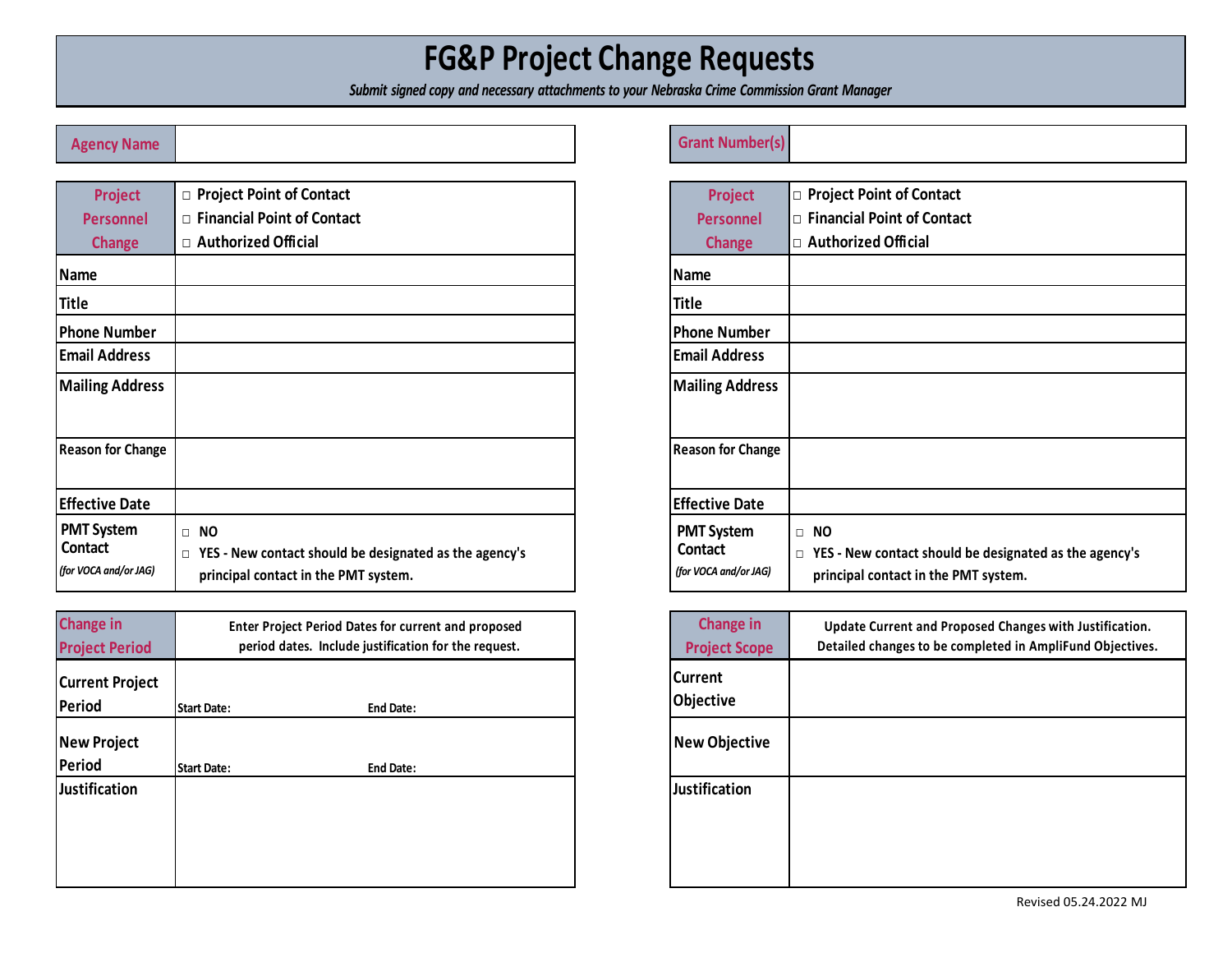# **FG&P Project Change Requests**

*Submit signed copy and necessary attachments to your Nebraska Crime Commission Grant Manager* 

| <b>Agency</b><br><b>Information</b><br><b>Change</b>                                    | Certain changes require additional supporting documentation<br>(see list below).                                                                                                                                                                                                                                                                                 |
|-----------------------------------------------------------------------------------------|------------------------------------------------------------------------------------------------------------------------------------------------------------------------------------------------------------------------------------------------------------------------------------------------------------------------------------------------------------------|
| Name*                                                                                   |                                                                                                                                                                                                                                                                                                                                                                  |
| <b>DBA Name**</b>                                                                       |                                                                                                                                                                                                                                                                                                                                                                  |
| <b>Phone Number</b>                                                                     |                                                                                                                                                                                                                                                                                                                                                                  |
| □ Mailing Address**<br><b>OR</b><br>□ Physical Address**<br>(Include Zip + 4 digit ext) |                                                                                                                                                                                                                                                                                                                                                                  |
| <b>Agency Website</b>                                                                   |                                                                                                                                                                                                                                                                                                                                                                  |
| 1.<br>2.<br><b>Updated ACH Form</b><br>3.                                               | *Agency Name Change REQUIRES the following:<br><b>Proof of Updated SAM Registration; AND</b><br>Updated Articles of Incorporation OR, IRS Non-Profit Letter OR,<br>Secretary of State Name Change Record; AND<br>**DBA Name and Address Changes REQUIRE an updated ACH Form.<br>Download ACH Form: https://das.nebraska.gov/accounting/forms/ACH W9 Fillable.pdf |

#### **Project Point of Contact (Type or Print Name)**

| <b>Budget Revision</b><br><b>Request</b>                                                                                                                                                                                                                                                                                                                              | Maximum of TWO Budget Revision Requests by agency's request<br>per 12-month performance period. |  |  |
|-----------------------------------------------------------------------------------------------------------------------------------------------------------------------------------------------------------------------------------------------------------------------------------------------------------------------------------------------------------------------|-------------------------------------------------------------------------------------------------|--|--|
| □ 1st Agency Request                                                                                                                                                                                                                                                                                                                                                  | □ 2nd Agency Request<br>□ NCC Initiated Request                                                 |  |  |
| ** Budget Revision Requests REQUIRE the following:<br>1. Justification Overview (use space below):<br>Provide reason why this Budget Revision would be beneficial to the project.<br>П.<br>Explain why project funds were over or under spent.<br>$\Box$ Address supplanting.<br>2. Attach Budget Revision Request Worksheet to substantiate each adjusted line item. |                                                                                                 |  |  |
| <b>Justification</b><br><b>Overview</b>                                                                                                                                                                                                                                                                                                                               |                                                                                                 |  |  |

| <b>Project Point of Contact Signature</b> | <b>Date</b> |
|-------------------------------------------|-------------|
|                                           |             |
|                                           |             |